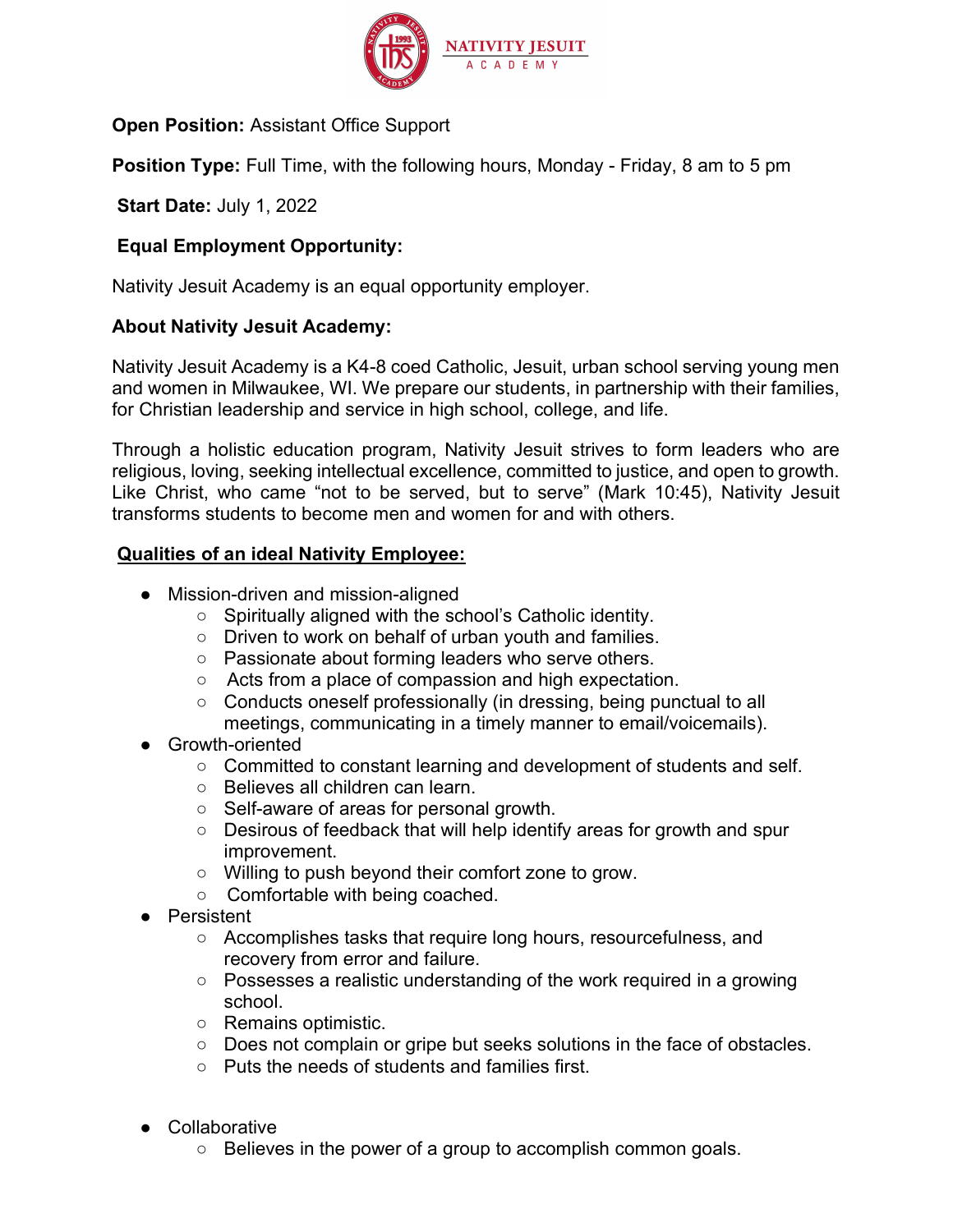- $\circ$  Is open to working in an effective team and can contribute to its highfunctioning nature of it.
- Builds partnerships with Nativity families
- $\circ$  Works effectively with others to accomplish goals, to learn from others, and to support peers.
- Demonstrates emotional intelligence, possesses awareness of self and impact on others, communicates effectively, and has a sense of humor. Supports the Principal and Leadership Team in any school administrativerelated duties. Leads student recruitment efforts working closely with

# Skills, Knowledge, Abilities:

- Be committed to the school's mission by modeling the characteristics of a Christian servant-leader.
- Be organized and prepared for all duties.
- Participates in professional development sessions and spiritual formation reflections.
- Partners with families to build a good working relationship with each family.
- Communicate effectively with students, parents, colleagues, and administrators.
- Ability to maintain confidentiality.
- Spanish fluency is strongly preferred.

# Job Description

Supports the Assistant Office Manager in any school administrative-related duties.

- Serves as building receptionist; answers and responds to the telephone and inperson inquiries from students, staff, parents, and visitors.
	- Ensures to forward important information to the appropriate stakeholders in a timely manner
- Greets and directs visitors.
	- Ensures all visitors are checked in upon arrival and checked out at the end of their visit.
- Supports the Assistant Office Manager in the recruitment/enrollment process (data entry, scheduling home interviews, etc.)
- Assists in translating documents from English to Spanish.
- Supports Assistant Office Manager in maintaining files for new, current, and transfer students.
- Support Assistant Office Manager creating, updating, filing, and tracking school and student forms.
- Updates daily student attendance daily
	- Ensures all early student dismissals are entered into the system
- Administers first aid and medication to students.
	- Ensures all medication records are entered into the system.
- Assists the Assistant Office Manager with the school's meal program ○ Prints daily lunch counts
- Supports scheduling field trips (buses, lunches, etc.).
- Directs parent communication via School Messenger.
- Orders office/school supplies.
- Receives and distributes mail.